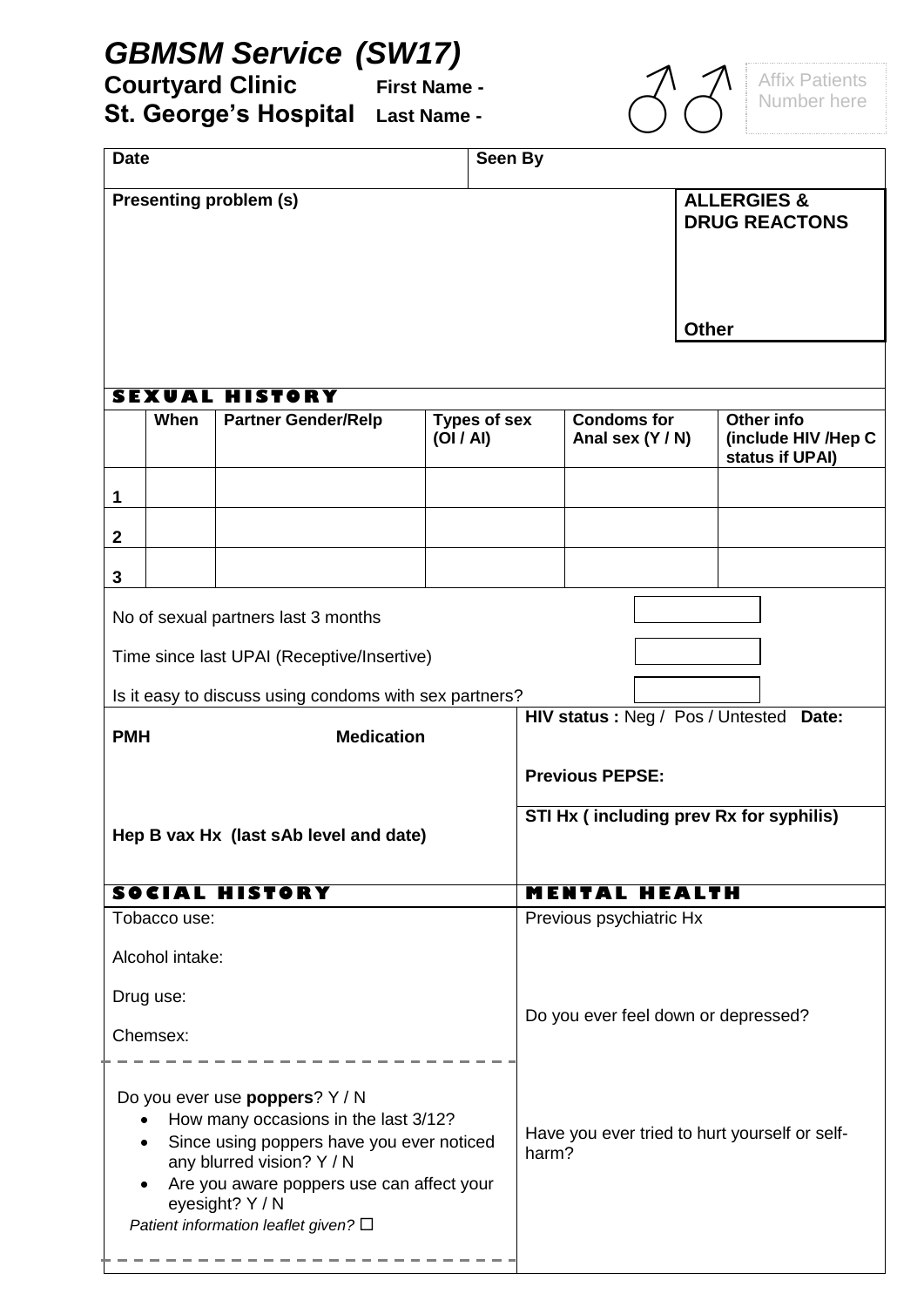| RELATIONSHIPS & CONSENT                                                    |            |                                                               |  |  |  |  |
|----------------------------------------------------------------------------|------------|---------------------------------------------------------------|--|--|--|--|
| Have you ever been forced to have sex?                                     |            | Have you ever been intimidated to cross sexual<br>boundaries? |  |  |  |  |
|                                                                            |            |                                                               |  |  |  |  |
| <b>BBV RISK ASSESSMENT</b>                                                 | <b>Y/N</b> | If 'Y' to 'Chemsex'                                           |  |  |  |  |
| IDU/'Slamming'                                                             |            | <b>Which drugs</b>                                            |  |  |  |  |
| Sharing sex toys without                                                   |            | <b>Crystal Meth</b><br>□                                      |  |  |  |  |
| washing/condoms                                                            |            |                                                               |  |  |  |  |
| Fisting/ being fisted                                                      |            | <b>GBL-GHB</b><br>П                                           |  |  |  |  |
| Group sex                                                                  |            | Mephedrone<br>П                                               |  |  |  |  |
| CSW / client                                                               |            | Other<br>$\Box$                                               |  |  |  |  |
| $HIV + partner$                                                            |            |                                                               |  |  |  |  |
| $HCV / Hep B + partner$                                                    |            | How many occasions in the last 3/12?                          |  |  |  |  |
| Uses phone apps to proactively seek<br>'bareback sex' e.g using bbrts      |            |                                                               |  |  |  |  |
|                                                                            |            | Duration of last chemsex episode (circle)                     |  |  |  |  |
| None of the above                                                          |            | $<$ 12 hrs<br>12-24hrs<br>$>24$ hrs                           |  |  |  |  |
|                                                                            |            | Yes / No / NA<br>Shared snorting devices?                     |  |  |  |  |
| LPU (Hrs or time)                                                          |            | Yes / No / NA<br>Shared injecting equipment?                  |  |  |  |  |
|                                                                            |            | When was last time you had sex without drugs?                 |  |  |  |  |
| <b>CONSEQUENCES OF ALCOHOL OR DRUG USE</b>                                 |            |                                                               |  |  |  |  |
| Have you experienced any negative consequences due to alcohol or drug use? |            |                                                               |  |  |  |  |
| Have you had to take any time off work?                                    |            | Have you ever overdosed?                                      |  |  |  |  |
| Have you ever been had any form of hospital admission / A&E/ psychiatric?  |            |                                                               |  |  |  |  |
| Was PEPSE ever required / offered / accepted at a hospital attendance?     |            |                                                               |  |  |  |  |
| Any other additional information                                           |            |                                                               |  |  |  |  |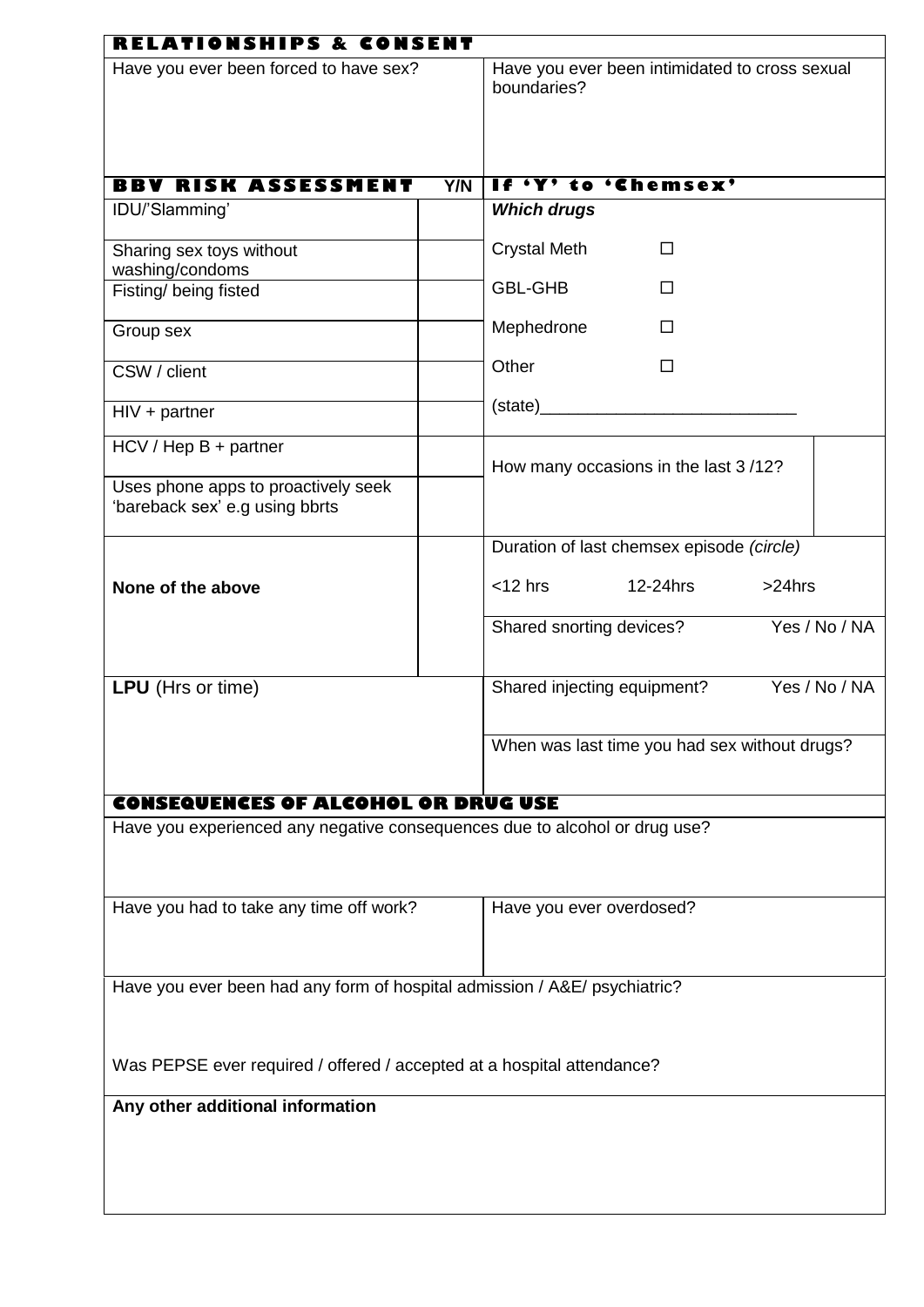